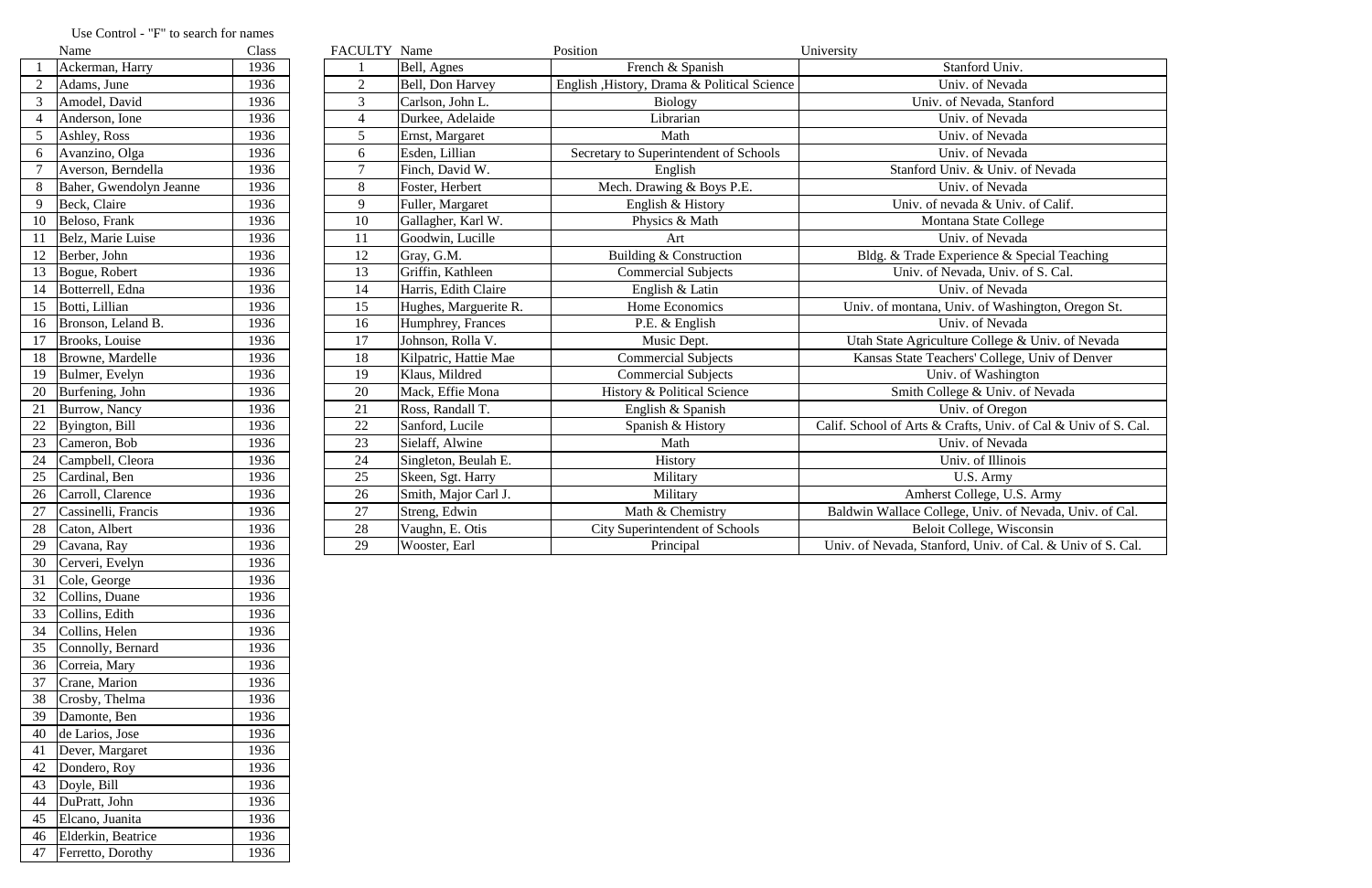| 48 | Finn, Peter            | 1936 |
|----|------------------------|------|
| 49 | Fletcher, Harry        | 1936 |
| 50 | Folsom, George         | 1936 |
| 51 | Forsythe, Ted          | 1936 |
| 52 | Foulkes, M.            | 1936 |
| 53 | Fritz, Pauline         | 1936 |
| 54 | Fuetsch, Shirley       | 1936 |
| 55 | Furchiner, Sybil       | 1936 |
| 56 | Gadda, Florence        | 1936 |
| 57 | George, Flossy Lou     | 1936 |
| 58 | Ghiglieri, Geraldine   | 1936 |
| 59 | Glazar, Betty Marie    | 1936 |
| 60 | Golick, Virginia       | 1936 |
| 61 | Graves, Fred           | 1936 |
| 62 | Grundy, Charles        | 1936 |
| 63 | Hall, Victor           | 1936 |
| 64 | Hansen, Beverley       | 1936 |
| 65 | Hanson, Osa May        | 1936 |
| 66 | Hargrove, Jack         | 1936 |
| 67 | Harris, Merlyn         | 1936 |
| 68 | Hartman, David         | 1936 |
| 69 | Henderson, Eldred      | 1936 |
| 70 | Herz, Bob              | 1936 |
| 71 | Hill, Helene           | 1936 |
| 72 | Holcomb, Janet         | 1936 |
| 73 | Holcomb, Martha Ann    | 1936 |
| 74 | Hook, Jake             | 1936 |
| 75 | Horgan, Tom            | 1936 |
| 76 | Inda, Mary             | 1936 |
| 77 | Isbell, Evalyn         | 1936 |
| 78 | Jahn, Eugene           | 1936 |
| 79 | Jensen, John           | 1936 |
| 80 | Johnson, Xelva         | 1936 |
| 81 | Johnstone, Barbara     | 1936 |
| 82 | Jones, Maxine          | 1936 |
| 83 | Karrasch, Vinton       | 1936 |
| 84 | Keenan, Velma          | 1936 |
| 85 | Keith, Bernice         | 1936 |
| 86 | Kepner, Ervina         | 1936 |
| 87 | Kestell, Tom           | 1936 |
| 88 | Kohlepp, Ada Lenore    | 1936 |
| 89 | Kruger, Eleanor Billie | 1936 |
| 90 | Kunsch, Dorothy Mary   | 1936 |
| 91 | Laing, Frad            | 1936 |
| 92 | Landrith, Owen         | 1936 |
| 93 | Laufman, Dorothy       | 1936 |
| 94 | Lee, Jack              | 1936 |
| 95 | Leonard, Louise        | 1936 |
| 96 | Lord, Albert           | 1936 |
|    |                        |      |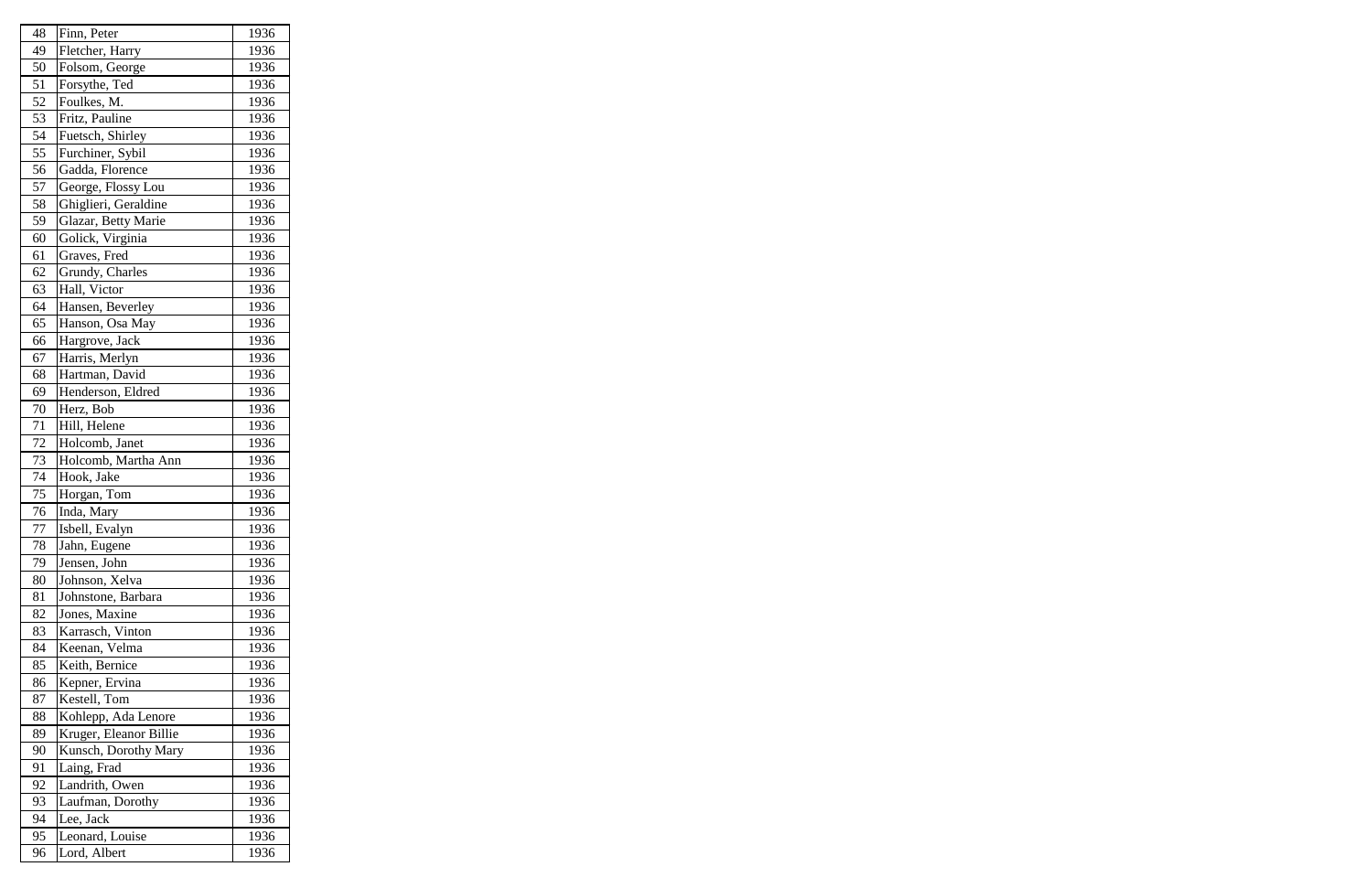| 97  | McCollum, Jack          | 1936 |
|-----|-------------------------|------|
| 98  | McCormick, David        | 1936 |
| 99  | McDonald, Gloria May    | 1936 |
| 100 | McGill, Mary Margaret   | 1936 |
| 101 | McMeekin, Jeanne        | 1936 |
| 102 | McTaggart, Marian       | 1936 |
| 103 | Mead, Fred              | 1936 |
| 104 | Menante, Francis        | 1936 |
| 105 | Miller, J.              | 1936 |
| 106 | Molohon, R.             | 1936 |
| 107 | Mooney, Pat             | 1936 |
| 108 | Moore, Benjamin O.      | 1936 |
| 109 | Moore, Gail Maree       | 1936 |
| 110 | Moore, Joe              | 1936 |
| 111 | Morgan, Virginia        | 1936 |
| 112 | Morris, Ila Rae         | 1936 |
| 113 | Mugueta, Irene          | 1936 |
| 114 | Murphy, Mary            | 1936 |
| 115 | Nay, Ruby               | 1936 |
| 116 | Neeham, Edith           | 1936 |
| 117 | Neilson, Grace          | 1936 |
| 118 | Nelson, Betty           | 1936 |
| 119 | Nenzel, G.              | 1936 |
| 120 | Nesbitt, Mark           | 1936 |
| 121 | Oden, Nola              | 1936 |
| 122 | Olson, Mildred Florence | 1936 |
| 123 | Pagni, Elio             | 1936 |
| 124 | Parish, Betty           | 1936 |
| 125 | Parman, Alice           | 1936 |
| 126 | Peckham, Jack           | 1936 |
| 127 | Pefley, Margie          | 1936 |
| 128 | Pheneger, Della         | 1936 |
| 129 | Pizorno, Roy            | 1936 |
| 130 | Plath, Mary Alice       | 1936 |
| 131 | Quilici, Frank          | 1936 |
| 132 | Records, Edward         | 1936 |
| 133 | Roylance, Frank L.      | 1936 |
| 134 | Sawyer, Dick            | 1936 |
| 135 | Schmith, Louis          | 1936 |
| 136 | Schooley, Dorothy       | 1936 |
| 137 | Schopper, Wilfred       | 1936 |
| 138 | Scott, J.               | 1936 |
| 139 | Severtson, Roland A.    | 1936 |
| 140 | Shepley, Ruth           | 1936 |
| 141 | Shidler, Betty Marie    | 1936 |
| 142 | Shidler, Maxine         | 1936 |
| 143 | Shoemaker, O.           | 1936 |
| 144 | Silsby, Edward          | 1936 |
| 145 | Siri, Elmer             | 1936 |